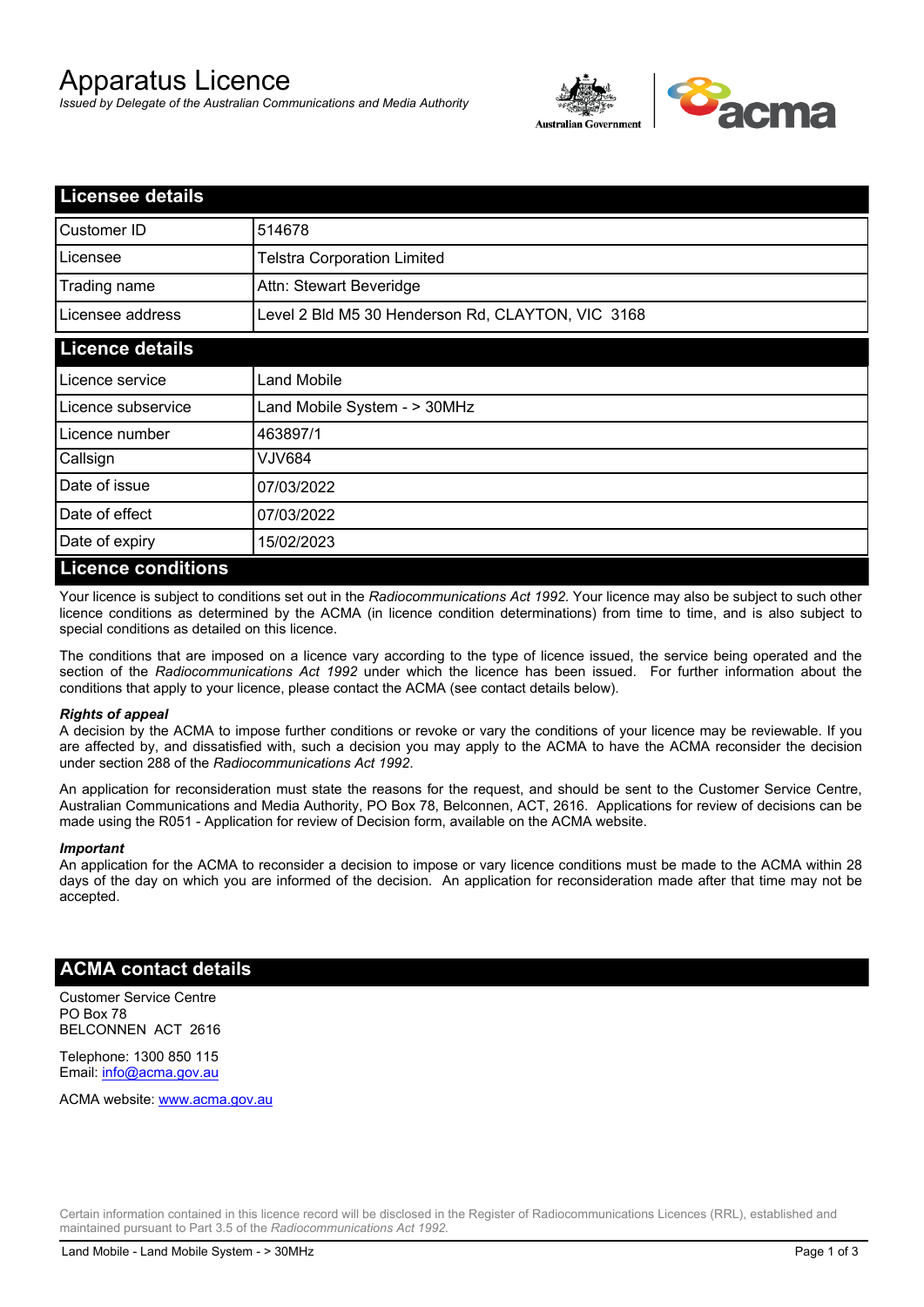## **Special Conditions applying to licence no.: 463897/1**

When the transmitter is coupled to an antenna the level of all discrete spurious components caused by the transmitter & measured at the connection to the antenna must not exceed -30 DBM. Broadband noise floor of the transmitter measured at the same point must not exceed -47 DBM in a 16 kHz bandwidth for frequency offsets greater than 300 kHz from the transmit frequency.

## **Advisory Notes applying to licence no.: 463897/1**

Conditions applicable to the operation of Land Mobile System station(s) authorised under this licence can be found in the Radiocommunications Licence Conditions (Apparatus Licence) Determination and the Radiocommunications Licence Conditions (Land Mobile Licence) Determination. Copies of these determinations are available from the ACMA and from the ACMA home page (www.acma.gov.au).